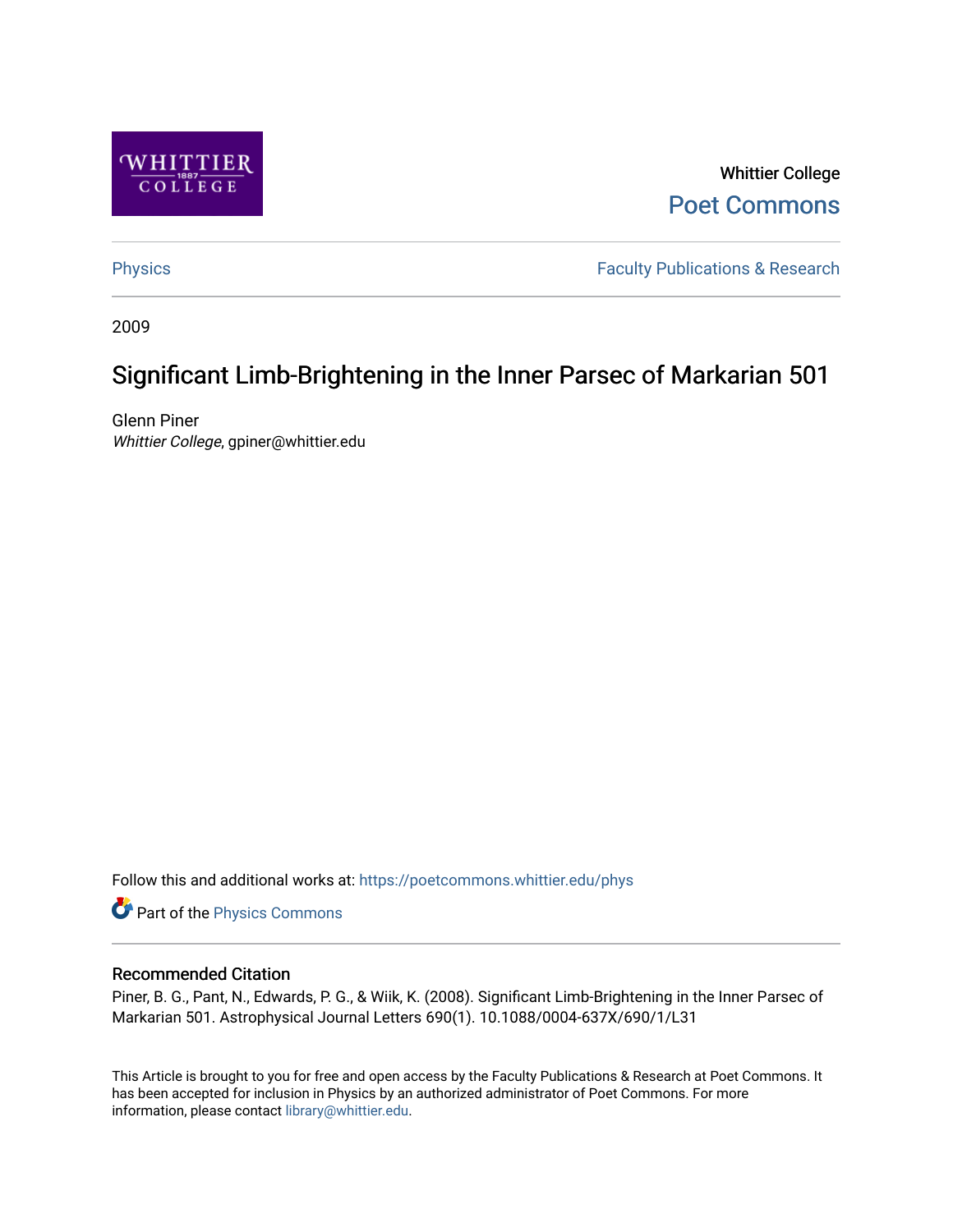#### SIGNIFICANT LIMB-BRIGHTENING IN THE INNER PARSEC OF MARKARIAN 501

B. GLENN PINER<sup>1</sup>, NIRAJ PANT<sup>1</sup>, PHILIP G. EDWARDS<sup>2</sup>, AND KAJ WIIK<sup>3</sup>

<sup>1</sup> Department of Physics and Astronomy, Whittier College, 13406 E. Philadelphia Street, Whittier, CA 90608, USA; [gpiner@whittier.edu](mailto:gpiner@whittier.edu) <sup>2</sup> CSIRO Australia Telescope National Facility, Locked Bag 194, Narrabri NSW 2390, Aus

*Received 2008 August 27; accepted 2008 November 17; published 2008 December 5*

#### ABSTRACT

We present three 43 GHz images and a single 86 GHz image of Markarian 501 from VLBA observations in 2005. The 86 GHz image shows a partially resolved core with a flux density of about 200 mJy and a size of about 300 Schwarzschild radii, similar to recent results by Giroletti et al. Extreme limb-brightening is found in the inner parsec of the jet in the 43 GHz images, providing strong observational support for a "spine–layer" structure at this distance from the core. The jet is well-resolved transverse to its axis, allowing Gaussian model components to be fit to each limb of the jet. The spine–layer brightness ratio and relative sizes, the jet opening angle, and a tentative detection of superluminal motion in the layer are all discussed.

*Key words:* BL Lacertae objects: individual (Markarian 501) – galaxies: active – galaxies: jets – radio continuum: galaxies

#### 1. INTRODUCTION

Markarian 501 is among the best known and most prominent of the TeV blazars. It was the second such source to be discovered (Quinn et al. [1996\)](#page-4-0), and during flaring episodes in 2005, it displayed TeV variability on timescales of several minutes (Albert et al. [2007\)](#page-4-0). The remarkably fast variability found for this source (and for PKS  $2155 - 304$ ) may require very high Lorentz factors (Γ *>* 50) in the gamma-ray production region (Begelman et al. [2008\)](#page-4-0).

In contrast to the TeV observations, very long baseline interferometry (VLBI) studies of jet kinematics in the TeV blazars (including Mrk 501, Edwards & Piner [2002]) have suggested much lower Lorentz factors ( $\Gamma \sim 3$ ) in their parsecscale VLBI jets (Piner et al. [2008\)](#page-4-0). A number of explanations for this discrepancy have been discussed in the literature, with one possibility being that the jet is structured transverse to its axis into a fast "spine" that produces the high-energy emission, and a slower "layer" responsible for the radio emission (e.g., Ghisellini et al. [2005\)](#page-4-0). Transverse jet structures are also expected on theoretical grounds (e.g., Zakamska et al. [2008\)](#page-4-0). Limbbrightened VLBI jets that confirm such transverse structures have been seen in M87 (Ly et al. [2007;](#page-4-0) Kovalev et al. [2007\)](#page-4-0) and in Mrk 501 itself at frequencies below 22 GHz (Giroletti et al. [2004,](#page-4-0) hereafter G04), and tentatively at high frequencies (Giroletti et al. [2008,](#page-4-0) hereafter G08).

In this letter, we report the detection of significant limbbrightening in the inner parsec of Mrk 501, based on a sequence of three 43 GHz VLBA images from 2005. We use cosmological parameters  $H_0 = 71$  km s<sup>-1</sup> Mpc<sup>-1</sup>,  $\Omega_m = 0.27$ , and  $\Omega_{\Lambda} =$ 0*.*73. At the redshift of Mrk 501 (0.034), an angular separation of 1 milliarcsecond (mas) corresponds to a projected linear distance of 0.66 pc. We assume a black-hole mass of  $10^{9} M_{\odot}$  (Wagner [2008\)](#page-4-0), consistent with that used by G08.

#### 2. OBSERVATIONS AND DATA REDUCTION

We observed Mrk 421 and Mrk 501 at three epochs during 2005 with eight elements (without Saint Croix and Hancock) of the National Radio Astronomy Observatory's Very Long Baseline Array (VLBA), under observation code BP112. Results for Mrk 421 will be reported elsewhere. At each epoch, Mrk

501 was observed for approximately 90 minutes at 86 GHz and 30 minutes at 43 GHz, at a high data rate of 512 Mbps. Each 86 GHz scan on Mrk 501 was preceded by a pointing scan at 43 GHz on the bright SiO maser U Her. The AIPS software package was used for calibration and fringe fitting of the correlated visibilities, and the final CLEAN images and self-calibrated visibilities were produced using the Difmap software package.

Mrk 501 is near the VLBA's detection limit at 86 GHz, even at our high data rate of 512 Mbps, and fringes were detected at 86 GHz only at the first epoch, when Mrk 501 was at its brightest in the 43 GHz images. Successful 43 GHz images were made at all three epochs. The single 86 GHz image and the three 43 GHz images are shown in Figure [1.](#page-2-0) All of the images have an rms noise level within a factor of 2 of the expected thermal noise limits.

The 86 GHz image shows a compact core component with a peak flux density of about 200 mJy beam−1, and no detectable jet emission. Because the source was at the threshold of detection at 86 GHz, we applied the test based on the averaging time of the self-calibrated solutions described by Martí-Vidal  $\&$ Marcaide [\(2008\)](#page-4-0), in order to make sure that it was not a spurious source generated by self-calibration of noisy data, and the real nature of the source was verified.

The three 43 GHz images show a limb-brightened jet extending out to about 1 mas (0.66 pc projected) from the core, that is well resolved in the transverse direction (about five beams across the full-width of the jet). The limb-brightening is very prominent in these 43 GHz images, particularly at the third epoch when no emission is detected in the center of the jet at all. The final 43 GHz image is close in time to the 86 GHz image of G08, where they report the detection of a tentative jet knot at  $(r, \theta) = (0.72 \text{ mas}, 172°)$ . We identify this tentative jet knot with the local peak in the western limb on the final 43 GHz image, suggesting that the G08 "tentative knot" is a peak in an underlying distribution, and not an isolated component.

We fit elliptical Gaussian components to the visibilities associated with the four images in Figure [1,](#page-2-0) using the modelfit task in Difmap. These elliptical Gaussian model-fits are tabulated in Table [1.](#page-3-0) The 86 GHz data were fit by a single elliptical Gaussian. For all of the 43 GHz epochs, an elliptical Gaussian was required for the core and for each limb of the limb-brightened jet at similar distances from the core. Each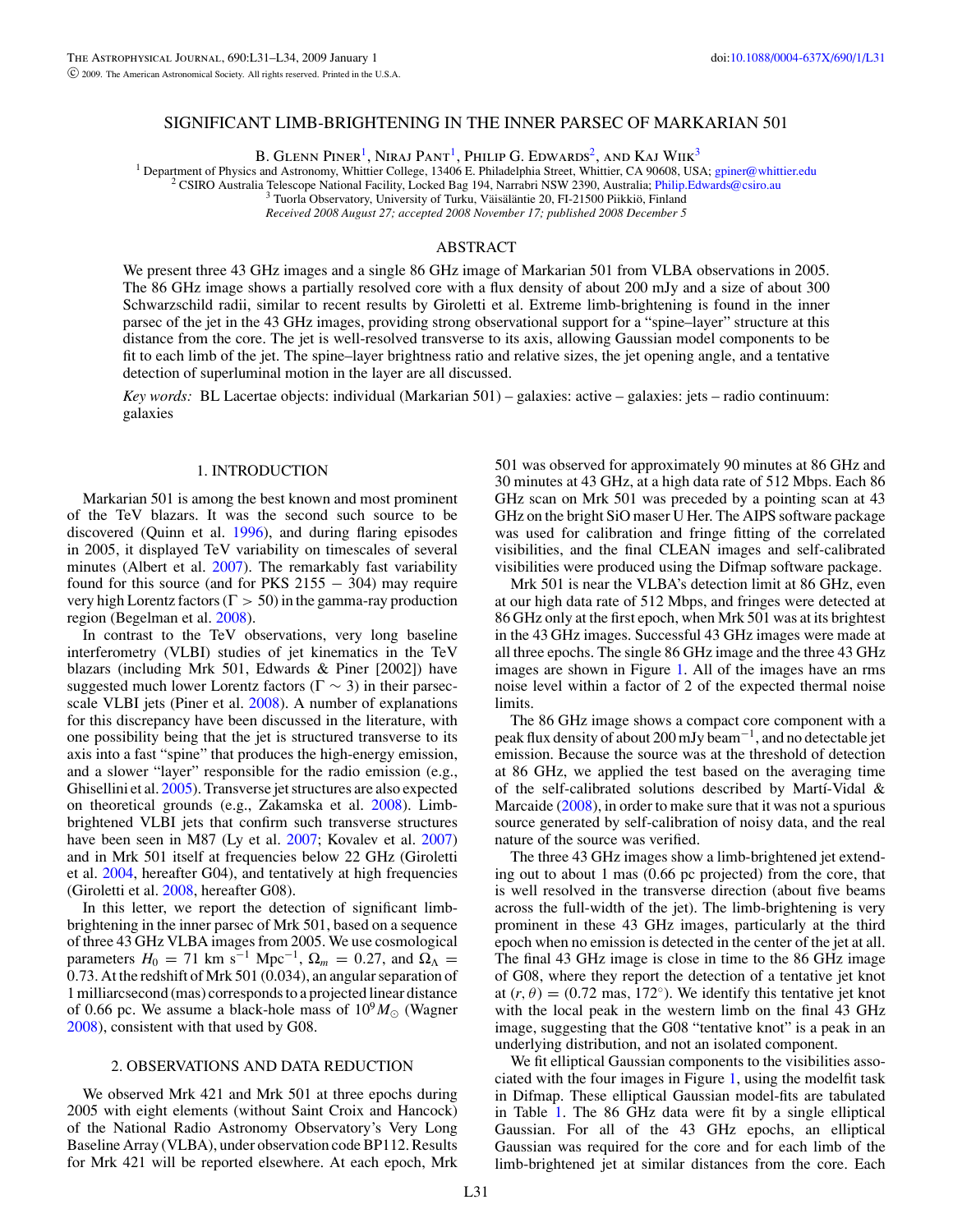<span id="page-2-0"></span>

**Figure 1.** VLBA images of Markarian 501 at 86 and 43 GHz. Axes are labeled in milliarcseconds (mas). The 86 GHz image has a beam size of 0.30 by 0.11 mas at position angle −13°, a peak flux density of 221 mJy beam<sup>−1</sup>, and a lowest contour of 4.0 mJy beam<sup>−1</sup>. The 43 GHz images are all restored with the same beam size of 0.50 by 0.19 mas at position angle −14° (the average beam size from the three epochs). Peak flux densities in the 43 GHz images are 278, 221, and 179 mJy beam<sup>-1</sup>. The lowest contours in the 43 GHz images are 2.1, 3.0, and 3.4 mJy beam<sup>-1</sup>. The lowest contours are all set to three times the rms noise level. Subsequent contours increase by factors of two. The feature evident at ∼2.5 mas from the core in the 2005 June 21 image may be associated with the component C3 described in Edwards & Piner [\(2002\)](#page-4-0), and is only detected at this epoch.

limb was well-fit by a long, thin, elliptical Gaussian oriented approximately along the jet direction. These elliptical Gaussians are labeled "eastern limb" and "western limb" in the model-fits in Table [1.](#page-3-0) Recall that east and west are reversed on the images relative to their standard directions. That region of the jet corresponds to the region that was fit by a single stationary Gaussian component (called C4) in our earlier work at lower resolution (Edwards & Piner [2002\)](#page-4-0). These observations then confirm what was already noted about this source by G04; that at higher resolutions the jet has a limb-brightened structure that cannot be well represented by a single Gaussian component.

#### 3. RESULTS AND DISCUSSION

#### *3.1. VLBI Core*

The model-fit to the VLBI core at 86 GHz is a 231 mJy ellipse of size 0.045 by 0.021 mas. The major axis is resolved, but not the minor axis—the upper limit on the minor axis size is *<* 0*.*030 mas, corresponding to a brightness temperature  $>$  3  $\times$  10<sup>10</sup> K. The model-fit constrains the most compact radio emission in Mrk 501 to come from a size less than  $300 \times 200$ Schwarzschild radii, the same size upper limit that was found by G08. Comparing to the 86 GHz image of this source from 2005 October by G08, we note that G08 used the Global Millimeter VLBI Array (GMVA), so their beam size is about a factor of 2–3 times smaller. They resolve the central region into three components, a core and two components that may represent the broad base of the limb-brightened jet; these features are likely blended with the core in our lower resolution image. G08 find a total flux density of 110 mJy in the core region, less than our measured core flux density, but Mrk 501 faded between 2005 May and September at 43 GHz, and likely did so at 86 GHz as well.

The spectral index of the core between 43 and 86 GHz (with sign convention  $S \propto v^{+\alpha}$ , measured using the model-fit core components from 2005 May, is  $-0.6 \pm 0.2$ , assuming 10% and 20% accuracies for the amplitude calibrations at 43 and 86 GHz, respectively (from correction factors given by the gscale command in Difmap). This is consistent with the value of −0*.*5 measured for the high-frequency spectral index by G04 and G08. The flux density of the VLBI core drops at 43 GHz over our three epochs, from 344 to 255 mJy (0.10 probability of no variation, assuming 10% amplitude errors). A major gamma-ray flare was detected just nine days after our second epoch (Albert et al. [2007\)](#page-4-0), but this does not seem to have manifested in a VLBI core flare, at least not at any of our epochs. A similar fading of the VLBI core during a time of high TeV activity was seen by Charlot et al. [\(2006\)](#page-4-0) in Mrk 421.

#### *3.2. Limb-Brightened Jet*

The major result of this work is the detection of the prominent limb-brightening of the jet in its inner parsec in the three 43 GHz images, definitively confirming a spine–layer structure in this region of the jet. The limb-brightening is prominent enough that the model-fits yield separate elliptical Gaussian components for each limb of the jet, allowing us to make measurements of the layer properties free from beam convolution effects.

Figure [2](#page-3-0) shows the transverse brightness across the jet from the CLEAN image from the third epoch, at a distance of 0.75 mas (0.5 pc projected) from the core. From such transverse brightness plots, or from the model-fits, we can set lower limits on the layer*/*spine brightness ratio. The layer*/*spine brightness ratio in Figure [2](#page-3-0) is about 5:1, and although the measured ratio changes with epoch and distance from the core, this is close to its median value of 6:1. This ratio is a lower limit, because the images used to obtain the transverse plots have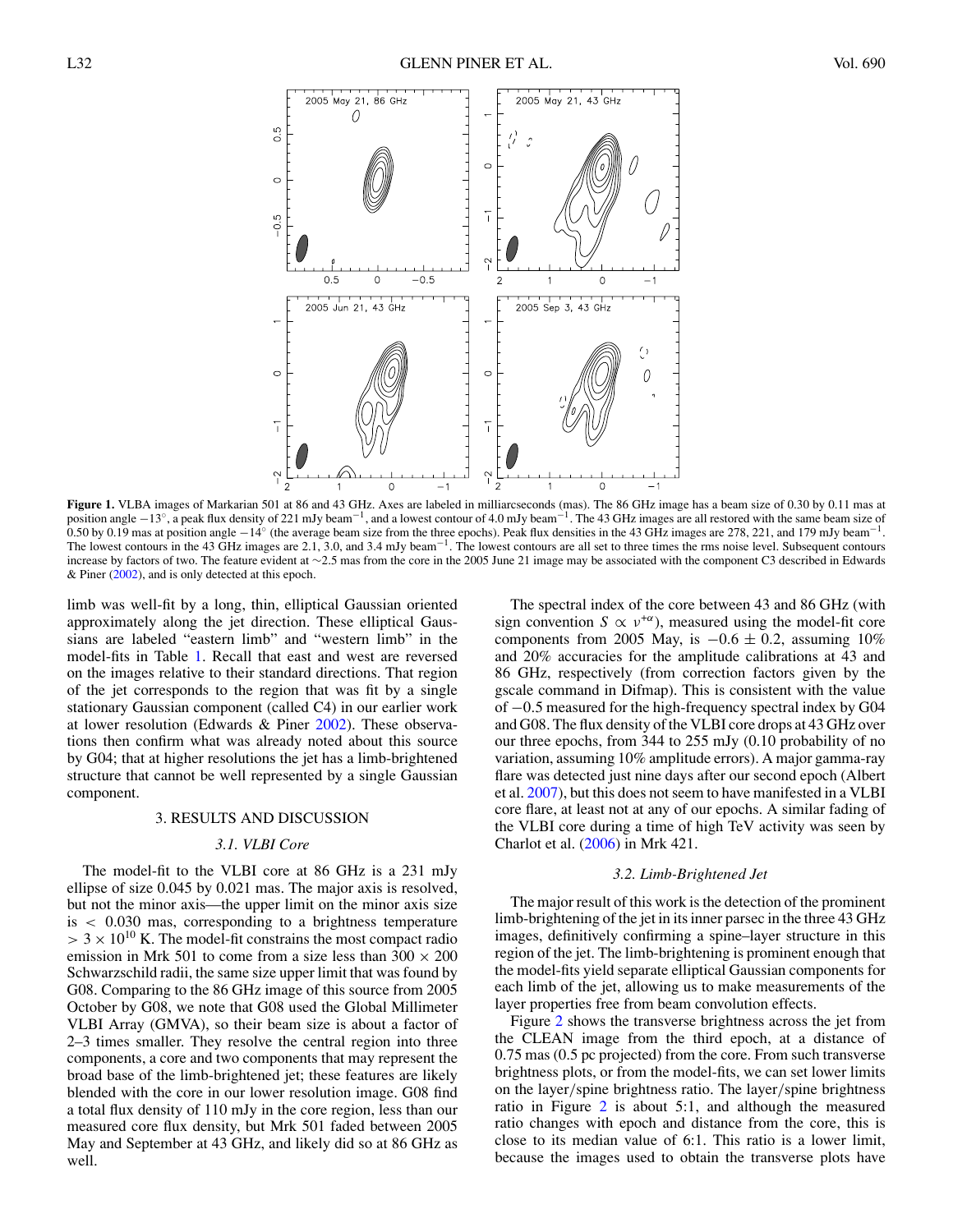<span id="page-3-0"></span>

| Emplical Gaussian Models |                           |                  |                   |                   |                               |                                  |            |                            |
|--------------------------|---------------------------|------------------|-------------------|-------------------|-------------------------------|----------------------------------|------------|----------------------------|
| Epoch<br>(1)             | Frequency<br>(GHz)<br>(2) | Component<br>(3) | S<br>(mJy)<br>(4) | r<br>(mas)<br>(5) | P.A.<br>$(\text{deg})$<br>(6) | $\boldsymbol{a}$<br>(mas)<br>(7) | b/a<br>(8) | φ<br>$(\text{deg})$<br>(9) |
| 2005 May 21              | 86                        | Core             | 231               | $\cdots$          | .                             | 0.045                            | 0.46       | 23.3                       |
| 2005 May 21              | 43                        | Core             | 344               | .                 | $\cdots$                      | 0.137                            | 0.81       | $-89.1$                    |
|                          |                           | Eastern limb     | 60                | 0.67              | 143.5                         | 1.128                            | 0.21       | $-24.3$                    |
|                          |                           | Western limb     | 58                | 0.68              | 178.1                         | 0.832                            | 0.26       | $-24.6$                    |
| 2005 Jun 21              | 43                        | Core             | 269               | $\cdots$          | $\cdots$                      | 0.139                            | 0.77       | $-68.7$                    |
|                          |                           | Eastern limb     | 62                | 0.93              | 152.8                         | 1.778                            | 0.12       | $-11.1$                    |
|                          |                           | Western limb     | 28                | 0.67              | 178.5                         | 0.511                            | 0.19       | $-23.3$                    |
| 2005 Sep 3               | 43                        | Core             | 255               | $\cdots$          | $\cdots$                      | 0.228                            | 0.66       | $-35.5$                    |
|                          |                           | Eastern limb     | 39                | 0.62              | 137.0                         | 1.146                            | 0.07       | $-25.1$                    |
|                          |                           | Western limb     | 48                | 0.76              | 175.1                         | 0.645                            | 0.36       | $-17.9$                    |

**Table 1** Elliptical Gaussian Models

**Note.** Column (4): flux density in millijanskys. Columns (5) and (6): polar coordinates of the center of the component relative to the core. Position angle is measured from north through east. Columns (7)–(9): FWHM of the major axis, axial ratio, and position angle of the major axis.



**Figure 2.** Transverse brightness across the jet from the CLEAN image from 2005 Sep 3, at a distance of 0.75 mas (0.5 pc projected) from the core. The CLEAN components representing the core have been subtracted to avoid contamination from core emission.

been convolved with the CLEAN beam. From the model-fits, we place a 3*σ* lower limit on the layer*/*spine brightness ratio of *>*10:1, by comparing the peak surface brightness of the limb model components in Table 1 to three times the rms noise level.

These measured ratios can be compared to that predicted by the geometric model for limb-brightening in this source by G04. In that model, limb-brightening is due to the slower layer acquiring a higher Doppler factor than the fast spine after a bend of the jet away from the line of sight. In this jet region, G04 estimate  $\delta_{\text{layer}} \sim 5$  and  $\delta_{\text{spine}} \sim 2$ . Using the beaming exponent for a continuous jet,  $(2 - \alpha)$ , where  $\alpha = -0.5$ , and assuming equal unbeamed emission for the spine and layer, the G04 model predicts a brightness ratio of 10, just consistent with our observed upper limit. More sophisticated models for transverse structures (e.g., Ghisellini et al. [2005;](#page-4-0) Zakamska et al. [2008\)](#page-4-0) do not invoke jet bending, and instead rely on different emissivities in the spine and layer (see, e.g., Figure 4 in Zakamska et al. [2008\)](#page-4-0).

A series of transverse brightness plots like that in Figure 2 may be used to produce a plot of the peak brightness in each limb as a function of distance from the core. Features in the limbs may then potentially be followed in time to yield an estimate of the apparent pattern speed in the layer. Figure 3 shows the peak brightness in the eastern and western limbs versus distance from



**Figure 3.** Peak brightness in each limb as a function of distance from the core in the CLEAN image from 2005 June 21. The peak brightness in the western limb is plotted as a solid line, the peak brightness in the eastern limb is plotted as a dashed line.

the core for the second epoch. Note the different locations of the peak emission in the western and eastern limbs. Over the three epochs, the location of the peak in the eastern limb remains stationary, but the location of the peak in the western limb changes from  $r = 0.425$  to 0.50 to 0.825 mas from the core (this is also visible in the CLEAN images in Figure [1\)](#page-2-0). If interpreted as a pattern speed, this yields an apparent speed of  $3.3 \pm 0.3c$ in the western limb. Such a speed is consistent with the spine– layer model for this source proposed by G04. They model the layer at this distance from the core with a Lorentz factor of 3 and an angle to the line of sight of 15◦, which would yield an apparent speed of 3*c*. <sup>4</sup> This apparent speed measurement should be regarded as tentative; further 43 GHz observations of Mrk 501 to be taken this year should provide more data on the time evolution of the layer structure (for example, will helical motion be observed for layer features if monitored over a longer time range?).

Because the jet is transversely resolved, we can measure the jet width and apparent opening angle as a function of distance from the core. The apparent opening half angle of the jet in the G08 86 GHz image is very wide ( $\sim$  40°) at about 0.1 mas from the core, but this opening angle does not persist—the plots of jet

<sup>&</sup>lt;sup>4</sup> In this case, the stationary feature in the eastern limb may simply be one of the stationary patterns common to blazar jets, which often show moving and stationary patterns in the same source, e.g., Jorstad et al. [\(2001\)](#page-4-0).